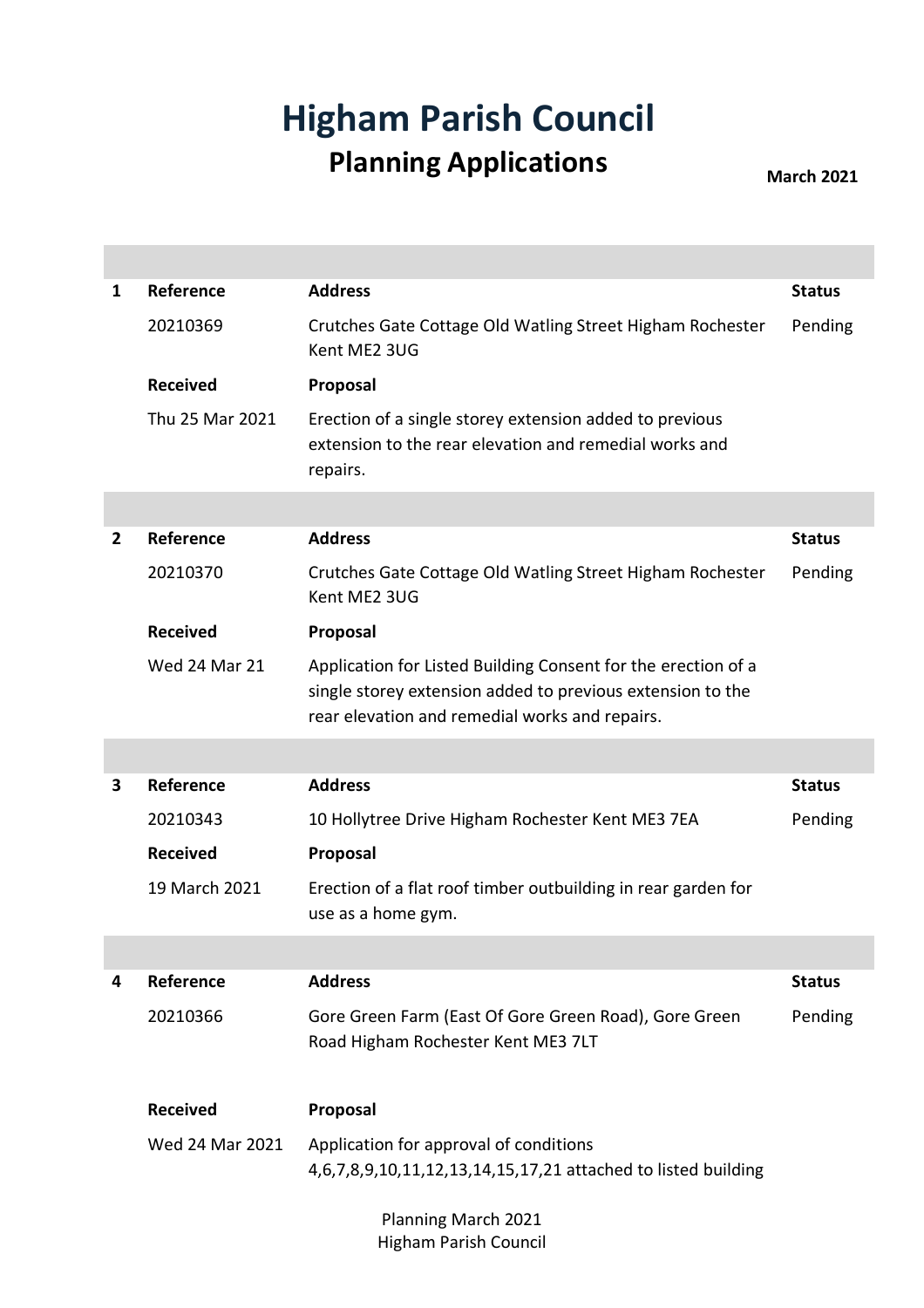## **Higham Parish Council Planning Applications March 2021**

consent reference number 20180381 relating to (4) contaminated land assessment, (6) timber repair details of the listed barn which includes Schedule of Repair and Method Statement, (7) details on the new insulation and its relationship with the existing timber frame, (8) external joinery, (9) external facing materials, (10) surface treatments, (11) details of any flues, vents or cover holes, (12) rainwater goods, (13) full details of any aerials or dishes, (14) boundary treatments, (15) soft landscaping, (17) external lighting and (21) Ecological Mitigation. Open for comment icon

| 5 | Reference       | <b>Address</b>                                  | <b>Status</b> |
|---|-----------------|-------------------------------------------------|---------------|
|   | 20210359        | 2 Colewood Drive Higham Rochester Kent ME2 3UE  | Pending       |
|   | <b>Received</b> | Proposal                                        |               |
|   | Mon 22 Mar 2021 | Erection of a single storey rear extension.     |               |
|   |                 |                                                 |               |
| 6 | Reference       | <b>Address</b>                                  | <b>Status</b> |
|   | 20210347        | 26 St Johns Road Higham Rochester Kent ME3 7BZ  | Pending       |
|   | <b>Received</b> | Proposal                                        |               |
|   | Fri 19 Mar 2021 | Erection of a single storey side extension.     |               |
|   |                 |                                                 |               |
| 7 | Reference       | <b>Address</b>                                  | <b>Status</b> |
|   |                 |                                                 |               |
|   | 20210339        | Gore Green Farm Bull Lane Higham Rochester Kent | Pending       |
|   | <b>Received</b> | Proposal                                        |               |

Planning March 2021 Higham Parish Council